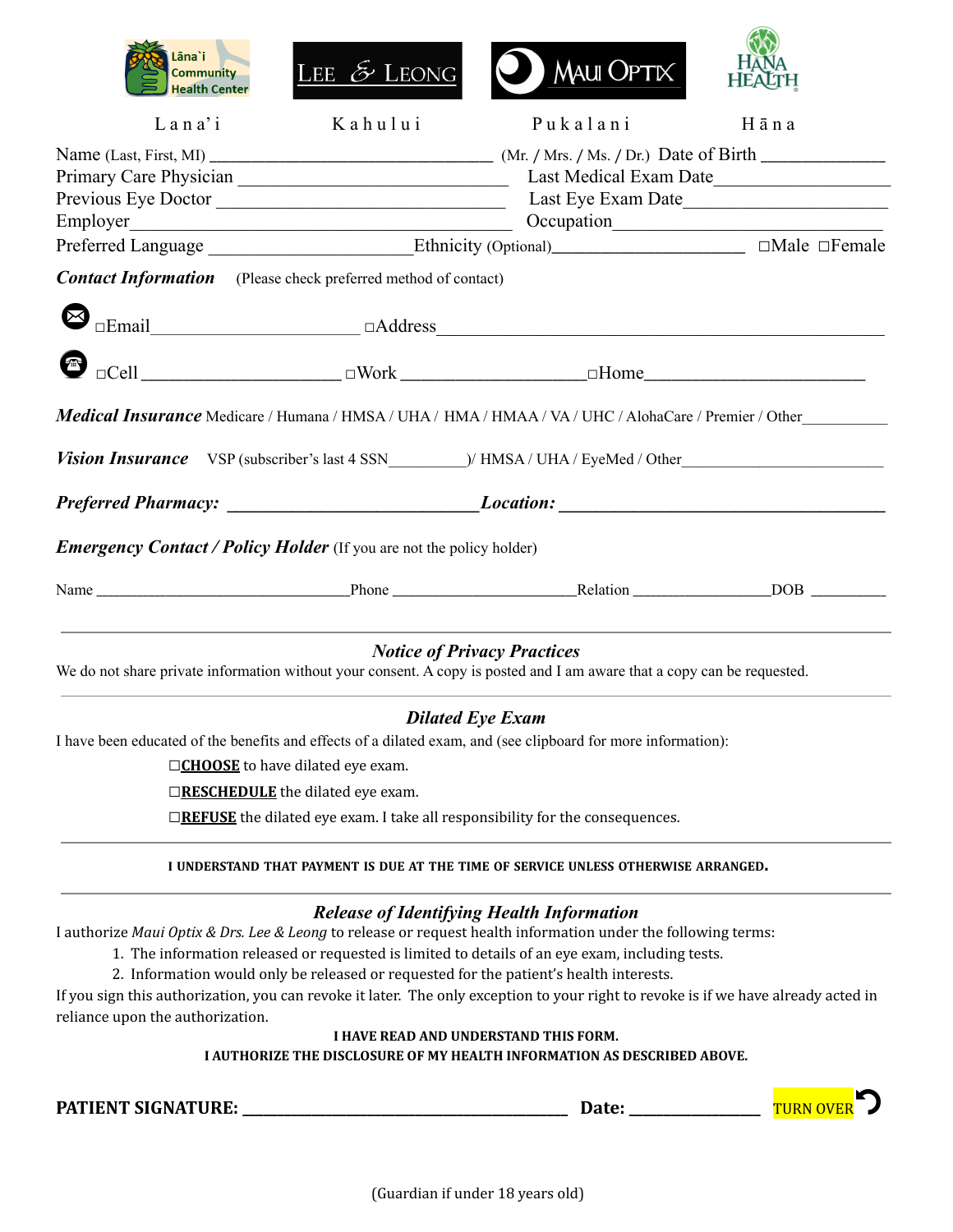







Lana'i Kahului Pukalani Hāna

 $\mathcal{L}_\mathcal{L} = \mathcal{L}_\mathcal{L} = \mathcal{L}_\mathcal{L} = \mathcal{L}_\mathcal{L} = \mathcal{L}_\mathcal{L} = \mathcal{L}_\mathcal{L} = \mathcal{L}_\mathcal{L} = \mathcal{L}_\mathcal{L} = \mathcal{L}_\mathcal{L} = \mathcal{L}_\mathcal{L} = \mathcal{L}_\mathcal{L} = \mathcal{L}_\mathcal{L} = \mathcal{L}_\mathcal{L} = \mathcal{L}_\mathcal{L} = \mathcal{L}_\mathcal{L} = \mathcal{L}_\mathcal{L} = \mathcal{L}_\mathcal{L}$ 

Medications (if you have a list please give to staff) □NONE \_\_\_\_\_\_\_\_\_\_\_\_\_\_\_\_\_\_\_\_\_\_\_\_\_\_\_\_\_\_\_\_\_\_\_\_\_\_\_\_\_\_\_\_\_\_

| Major injuries or surgeries $\square$ NONE                                                                                  |                                                                                  |  |  |
|-----------------------------------------------------------------------------------------------------------------------------|----------------------------------------------------------------------------------|--|--|
| Nursing or pregnant (if applicable) yes / no                                                                                |                                                                                  |  |  |
| <b>General Health, Past or Present</b>                                                                                      | <b>Other / Describe</b>                                                          |  |  |
| <b>CIRCLE</b> conditions applicable                                                                                         |                                                                                  |  |  |
| Eyes: blur / pain / itch / vision loss/ discharge / dry eyes / LASIK / inflammation / injury                                |                                                                                  |  |  |
| Past Ocular History: glaucoma / cataract / macular degeneration / surgery / retina                                          |                                                                                  |  |  |
| Headache                                                                                                                    |                                                                                  |  |  |
| Constitution: developmental disorders / cancer / fatigue syndrome                                                           |                                                                                  |  |  |
| <b>Ears, Nose, Throat:</b> hearing loss / sinusitis / dry mouth / laryngitis                                                |                                                                                  |  |  |
| <b>Neuro:</b> multiple sclerosis / epilepsy / cerebral palsy / tumor / stroke / migraine                                    |                                                                                  |  |  |
| Psych: depression / attention deficit / anxiety disorder / bipolar disorder                                                 |                                                                                  |  |  |
| <b>Cardio:</b> hypertension / heart disease / vascular disease / congestive heart failure                                   |                                                                                  |  |  |
| <b>Respiratory:</b> cigarette smoker / asthma / bronchitis / emphysema / chronic obstruction<br>/ sleep apnea               |                                                                                  |  |  |
| Gastrointestinal: chron's / colitis / ulcer / acid reflux / celiac disease                                                  |                                                                                  |  |  |
| <b>Genitourinary:</b> kidney / prostate disease/cancer / STD / herpes / chlamydia                                           |                                                                                  |  |  |
| Musc/Skel: osteoarthritis / arthritis / fibromyalgia / muscular dystrophy / ankylosing<br>spondylitis / osteoporosis / gout |                                                                                  |  |  |
| <b>Integumentary:</b> eczema, psoriasis, rosacea / shingles                                                                 |                                                                                  |  |  |
| Endocrine: thyroid dysfunction / hormonal dysfunction                                                                       |                                                                                  |  |  |
| <b>Diabetes:</b> Type I / Type II                                                                                           |                                                                                  |  |  |
| Hem/Lymph: anemia / large blood loss / ucler / cholesterol                                                                  |                                                                                  |  |  |
| Allergic/Immunologic: drug allergies / environmental allergies / rheumatoid arthritis<br>/ lupus / sjogren's syndrome       |                                                                                  |  |  |
| <b>Family History</b>                                                                                                       |                                                                                  |  |  |
|                                                                                                                             | <b>CIRCLE</b> family applicable<br>Dad / Mom / Sister / Brother / Son / Daughter |  |  |
| Cancer                                                                                                                      | Dad / Mom / Sister / Brother / Son / Daughter                                    |  |  |
| <b>Diabetes</b>                                                                                                             |                                                                                  |  |  |
| <b>High Blood Pressure / Stroke</b>                                                                                         | Dad / Mom / Sister / Brother / Son / Daughter                                    |  |  |
| <b>Thyroid</b>                                                                                                              | Dad / Mom / Sister / Brother / Son / Daughter                                    |  |  |
| Cataract                                                                                                                    | Dad / Mom / Sister / Brother / Son / Daughter                                    |  |  |
| <b>Macular degeneration</b>                                                                                                 | Dad / Mom / Sister / Brother / Son / Daughter                                    |  |  |
| Glaucoma                                                                                                                    | Dad / Mom / Sister / Brother / Son / Daughter                                    |  |  |
| <b>Social History</b>                                                                                                       |                                                                                  |  |  |
| Do you or have you ever worn contacts? yes / no                                                                             | If yes, brand?                                                                   |  |  |
| Would you like to be evaluated for contacts? (additional fee may apply)yes /no                                              |                                                                                  |  |  |
| Drink alcohol?<br>yes / no                                                                                                  | How often?                                                                       |  |  |
| Do you smoke?<br>yes - somedays / yes - everyday / former / no                                                              |                                                                                  |  |  |
| <b>Hobbies:</b>                                                                                                             |                                                                                  |  |  |
| Who can we thank for referring you to our clinic?                                                                           |                                                                                  |  |  |
| <b>PATIENT SIGNATURE:</b><br>Date:                                                                                          |                                                                                  |  |  |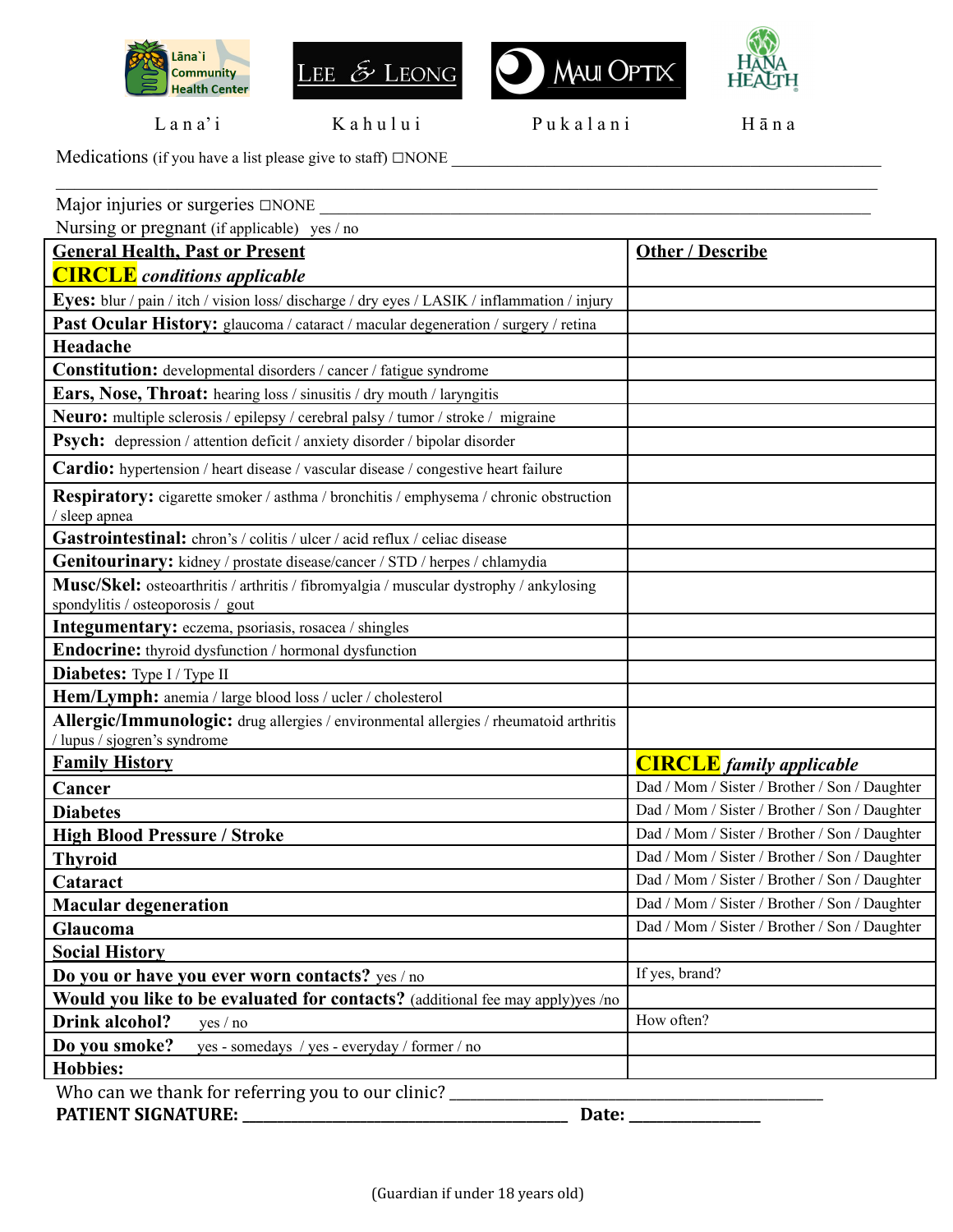







Lana'i Kahului Pukalani Hāna

### **Why we recommend pupil dilation:**

Pupil dilation is the standard of care and an essential part of a comprehensive eye examination. We use eye drops to make your pupils larger so that the Doctor can perform a more thorough retinal exam to check your eyes to check for the following:

- **Systemic Disease:** High Blood Pressure, Diabetes, Cancer, etc. that can harm the eyes without causing obvious symptoms to the patient.
- **Ocular Disease:** Glaucoma, Macular Degeneration, Cataracts, Retinal Detachments/Tears, etc., that can affect and harm your vision and cause permanent vision loss.

Normal side effects last for 2 - 4 hours, which include sensitivity to bright lights and difficulty focusing on near objects. Sunglasses are recommended after dilation (we offer disposable shades upon request). Most people will be able to drive, however, it is advised to bring a driver if you do not feel comfortable driving or have never driven with your pupils dilated.

### **In the case of Dilation Refusal:**

Acting under my own will and judgement, I fully accept and understand all risks and consequences associated with refusing to have my eyes dilated. I understand that the Doctor may not be able to detect retinal diseases, cancerous growths, and many other vision threatening conditions. Therefore, I also understand that timely and effective treatment may not be possible without routine dilated examinations. I understand that these undetected conditions may result in permanent blindness.

Patient Name: \_\_\_\_\_\_\_\_\_\_\_\_\_\_\_\_\_\_\_\_\_\_\_\_\_\_\_\_ Date: \_\_\_\_\_\_\_\_\_\_\_\_\_\_\_

Patient Signature: \_\_\_\_\_\_\_\_\_\_\_\_\_\_\_\_\_\_\_\_\_\_\_\_\_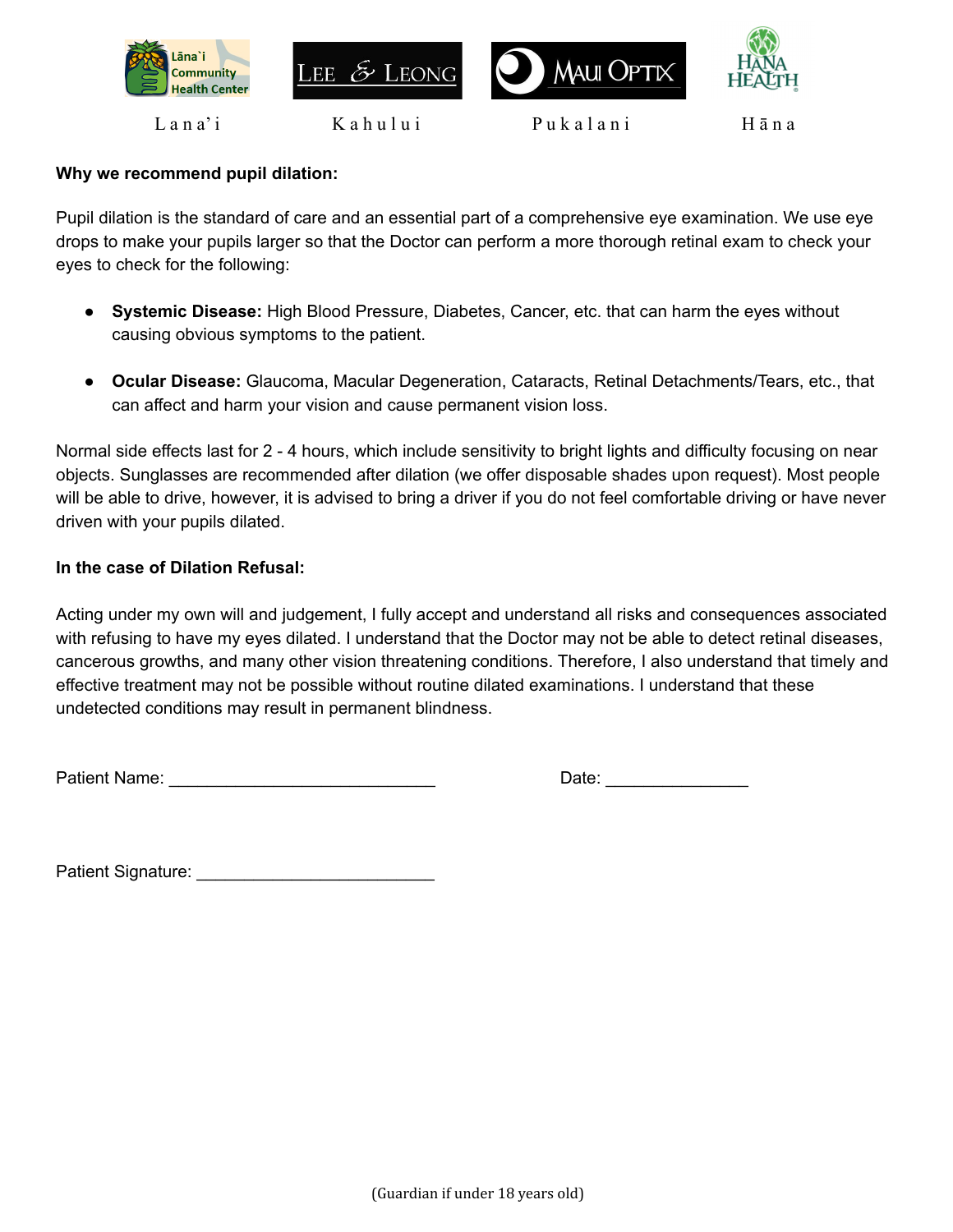







Lana'i Kahului Pukalani Hāna

## **About Your Insurance**

There are two types of health insurance that will help pay for your eye care services and products. You may have both, and our practice accepts both:

- 1. Vision care plans (such as VSP and EyeMed)
- 2. Medical insurance (such as HMSA, BlueCross/Blue Shield and Medicare)
	- Vision care plans only cover routine vision exams along with eyeglasses and contact lenses. Vision plans only cover a basic screening for eye disease. They do not cover diagnosis, management or treatment of eye diseases.
	- Medical insurance must be used if you have eye health problems or systemic health problems that may affect your eyes. Your doctor will determine if these conditions apply to you, but some are determined by your health history.
	- If you have both types of insurance plans it may be necessary for us to bill some services to one plan and other services to the other. We will use coordination of benefits to do this properly and to minimize your out-of-pocket expense.
	- *○ We will bill your insurance plan for services if we are participating providers for that plan. We will try to obtain advance authorization of your insurance benefits so we can tell you what may be covered. If some fees are not paid by your plan, you are responsible for any unpaid deductibles, co-pays or non-covered services as allowed by the insurance contract. Non-covered services may include refraction and contact lens fitting/evaluation. Refraction is \$42, Contact lens evaluation fee starts at \$55 but may be higher depending on the dif iculty of fitting or type of contact lens for your eyes.*

**Payment is expected at the time of treatment. Any deductibles, co-payments and non-covered services must be paid at the time of visit. We accept Cash, MasterCard, Visa, Discover & American Express. We will gladly help you fill out any insurance forms that your plan may require.**

**I have read & agree to the Privacy Act (HIPAA), Advance Beneficiary Notice (ABN) and our insurance practices.**

 $\mathcal{L}_\text{max}$  and the contract of the contract of the contract of the contract of the contract of the contract of the contract of the contract of the contract of the contract of the contract of the contract of the contrac

Patient Signature Date (Parent Signature, if minor)